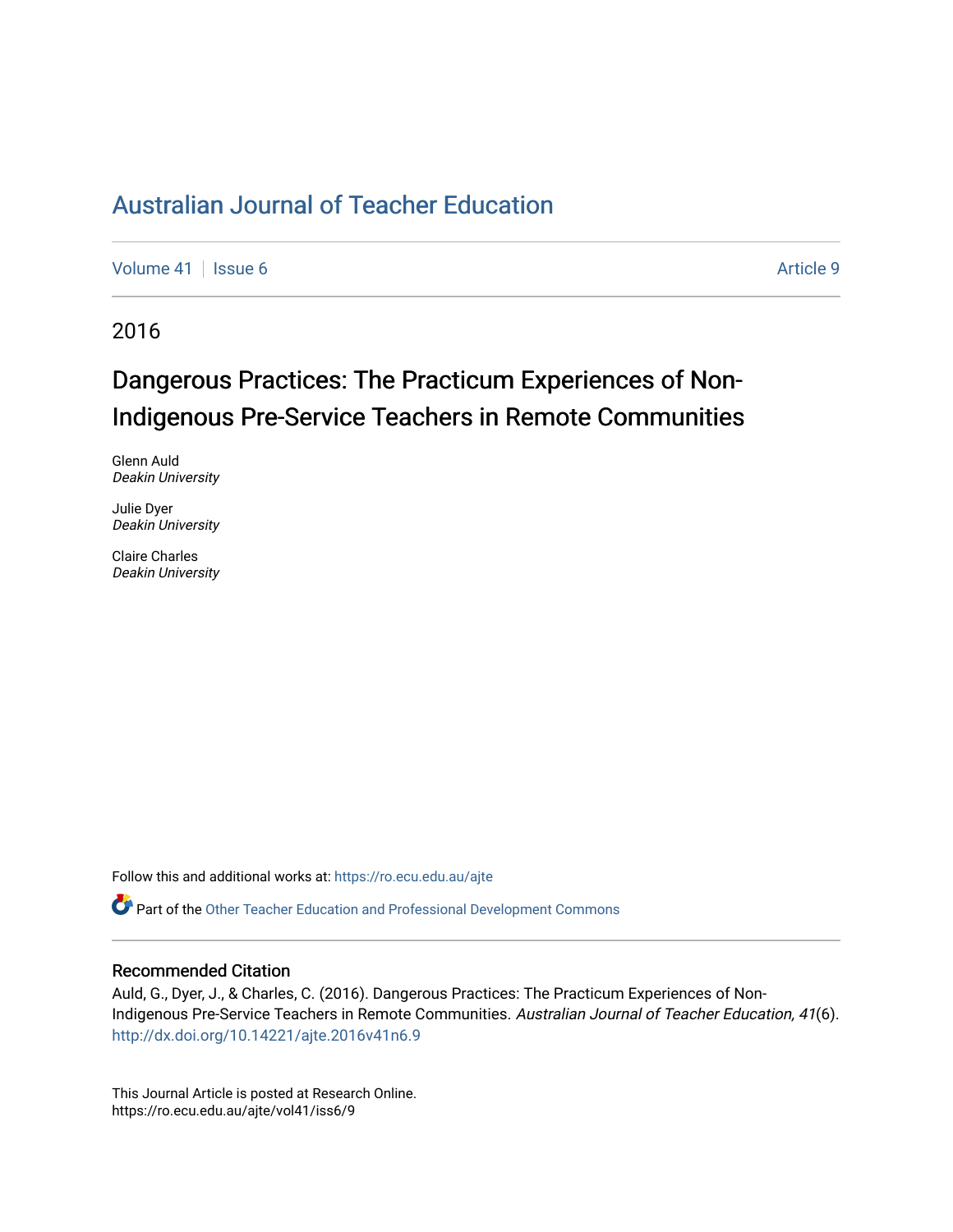## **Dangerous Practices: The Practicum Experiences of Non-Indigenous Pre-Service Teachers in Remote Communities**

Glenn Auld Julie Dyer Claire Charles Deakin University

*Abstract: This paper seeks to explore the risks of providing preservice teachers with professional experiences in remote communities. In particular this paper focuses on the risks associated with this kind of professional experience. Twelve pre-service teachers were interviewed whilst on a three-week practicum around Katherine and in Maningrida in the Northern Territory during 2012. The dangers outlined in this paper relate to the way their experiences continued to be mediated by stereotypes and perpetuating colonial practices. The pre-service teachers' limited understandings of Indigenous knowledges and languages are discussed before exploring the vexed issue of reverse culture shock that some of the participants identified when they returned home. The paper concludes by exploring the notion of 'allies' as a way to negotiate the problematic nature of this work.*

**Keywords**: pre-service teachers, professional learning, Indigenous education, dangerous practices

## **Introduction**

*My point is not that everything is bad, but that everything is dangerous, which is not exactly the same as bad. If everything is dangerous, then we always have something to do (Foucault & Rabinow, 1984, p. 343)*

Foucault and Rabinow (1984) contest that dangers are found in all practices due to the power relationships negotiated by people in their work informed by their individual professional subjectivities and the institutional expectations of professionals. Taking a perspective of dangerous practices can open up spaces of critique that explore these power relationships and offer alternative ways of negotiating professional practice. This is a useful way of reporting professional experience for pre-service teachers since the dangers of their practice lead to the identification of some of the structural and systemic limitations that are not readily apparent, acknowledging a range of voices that may have been silenced.

This paper explores the dangerous practices of supporting the professional experiences of non-Indigenous pre-service teachers in remote communities in the Northern Territory in Australia. For the purposes of this article we refer to this group as pre-service teachers. By dangerous practices in this context we are meaning those practices that run the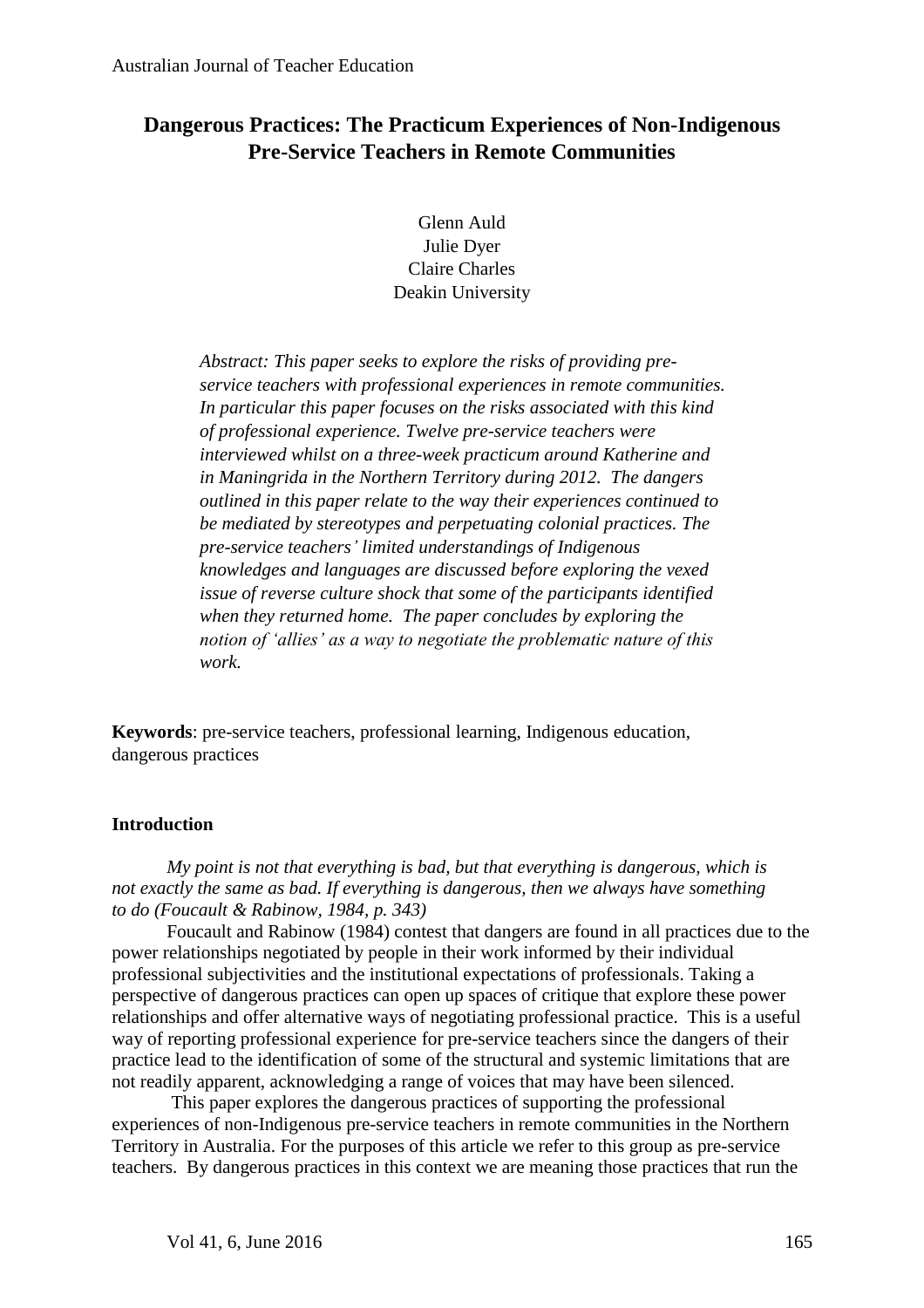risk of being counterproductive to the empowering and transformative practices of student learning and the ethical responsibilities associated with teaching. The dangerous practices in this paper explore the friction between the agency of pre-service teachers who are not fully aware of the implications of their teaching and the structural barriers to full student participation in education. The dangers of this work come from a clash of expectations from the pre-service teachers, in-service teachers their students and parents. For pre-service teachers it means grappling with the complexities of teaching in remote communities where they confront the history of the failure of mainstream education as it continues to be experienced by Indigenous students.

There is obviously a danger in supposing that such experiences might constitute an intervention that will immediately begin to address perceived deficits in Indigenous education. Yet while pre-service teachers have a limited capacity to make structural changes in schools, they do have open hearts and minds (Osbourne, 2003), which is essential to enacting and sustaining structural change in their future professional life. Even though we shall be exploring the way their preconceptions posed obstacles to fully engaging with Indigenous communities, the pre-service students who have chosen this site for their professional experience with whom we have been working have at least made a beginning when it comes to thinking about and practising education in a more inclusive way.

An equally worrying danger lies in constructing a deficit view of pre-service teachers as the researchers' quote from their reflections on their teaching in remote communities. The epigraph that we have chosen for this article signals that we are not attempting to identify 'bad' understandings about teaching in this paper. Rather we are looking to name and unpack dangerous practices in teacher education that may negatively impact effective learning for Aboriginal and Torres Strait Islander students and thus turning the spotlight on our own practice as teacher educators. Any evidence from pre-service teachers in this paper should be seen from the perspective of how well teacher educators have negotiated the constructs of race, remoteness, Indigenous knowledge systems and identity in the induction, teaching and debriefing sessions of this professional experience. The authors are conscious that the dangers come from a mix of pre-service teachers' construction of their identity and the organisational structures that have been put in place to support this professional experience in a remote location. As Cook-Sather (2006) suggests, an important aspect of teacher education lies in the opportunities to revise and critique the pre-service teacher individual and group development in order to make teacher education a generative process.

In an effort to bridge the theory and practice of this research, this paper provides a background to the professional experience, followed by a section on methodology, before embarking on a discussion of dangerous practices. There are several dangerous practices outlined in the paper, some of which are not mutually exclusive to each other. For each practice the authors will provide some important background to the risks of doing this work before interweaving the voices of the pre-service teachers with the voices of academics who can place what they say in perspective. The paper then concludes with a suggestion on how to move forward that takes into account these dangerous practices.

## **Background**

Deakin University offers pre-service teachers a number of Global Experience Programs (GEP) to support their professional experience in a range of diverse settings. Preservice teachers from six initial teacher education courses have the opportunity to undertake a GEP in five global sites, one of which is the Katherine and Arnhem regions in the Northern Territory. Although the pre-service teachers apply for each experience they have to cover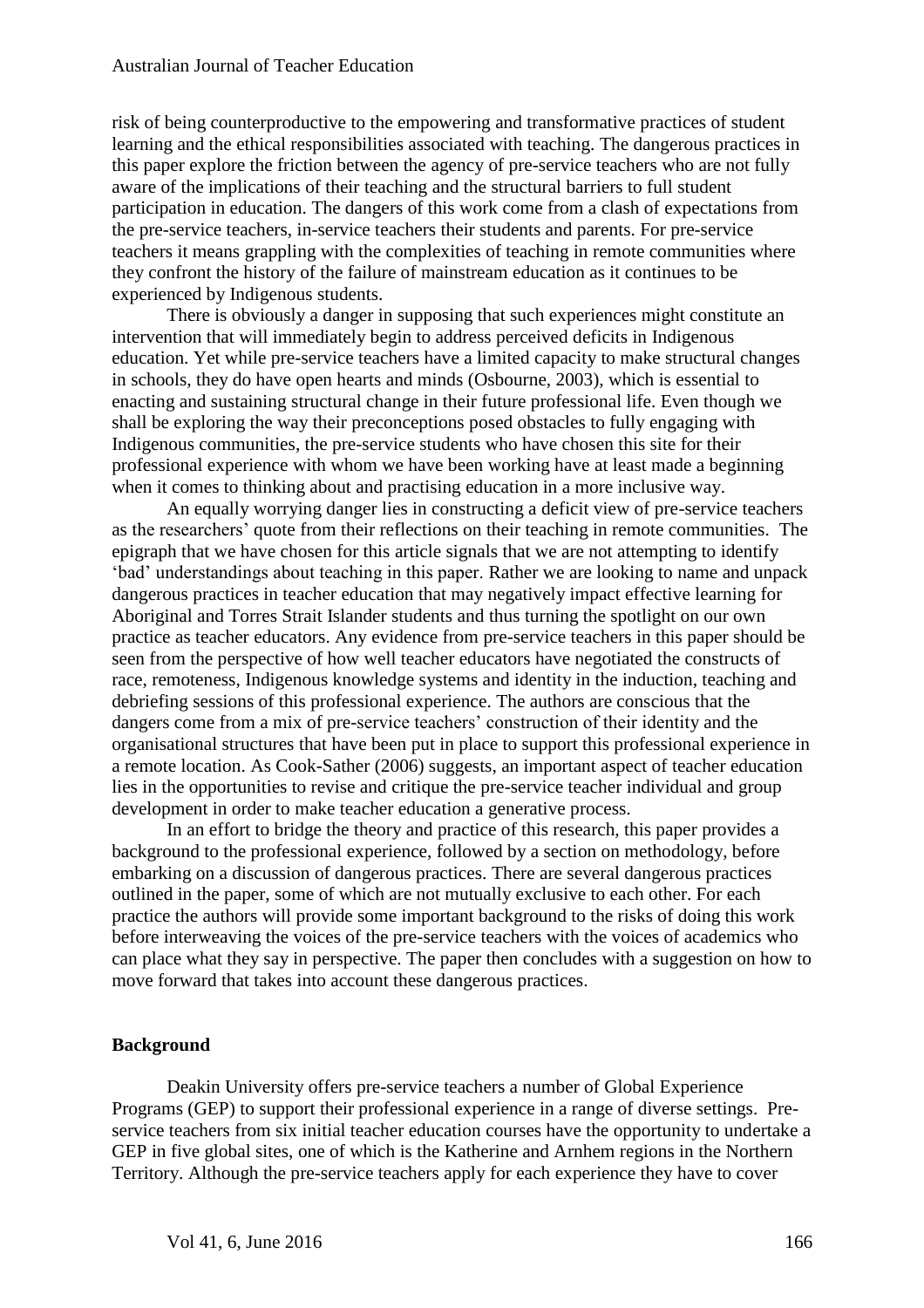their own costs to participate in the program. The pre-service teachers on the Northern Territory Global Experience Program (NTGEP) spend three or five weeks on placement in one of several remote communities in the Northern Territory. No students in the NTGEP identified as having Aboriginal and Torres Strait islander heritage.

The program is designed according to Deakin Graduate Learning Outcomes which involve learning about communication, discipline specific knowledge, critical thinking, problem solving and teamwork. The learning specified by the AITSL standards is also clearly relevant, namely 1.4 'demonstrate broad knowledge and understanding of the impact of culture, cultural identity and linguistic background on the education of students from Aboriginal and Torres Strait Islander backgrounds', and 2.4 'demonstrate broad knowledge of, understanding of and respect for Aboriginal and Torres Strait Islander histories, cultures and languages' (Australian Institute of Teaching and School Leadership Standards, n.d.). The program provides each pre-service teacher an opportunity to work within a curriculum framework other than the AusVELS (the state school curriculum in Victoria), since the Northern Territory Department of Education and Training uses the Northern Territory Curriculum Frameworks. However, the cross curriculum priority of Aboriginal and Torres Strait Islander Histories and Cultures from the Australian Curriculum (Australian Curriculum Assessment and Reporting Authority, 2014) is found in both AusVELS and the Australian Curriculum and thus assumes particular meaning to the students who engage in this professional experience.

The NTGEP is contextualised by the More Aboriginal and Torres Strait Islander Teacher Initiative (MATSITI) which focuses on developing strategies to recruit and graduate Aboriginal and Torres Strait Islander pre-service teachers and retain them in the teaching workforce. Currently Aboriginal and Torres Strait Islander teachers account for approximately one per cent of the teaching workforce while Aboriginal and Torres Strait Islanders comprise approximately four per cent of the population of Australia. An important aspect of the work in the NTGEP is to make the classroom and school culturally safe so Aboriginal and Torres Strait Islander students and teachers have the best chance of success. This means most non-Aboriginal pre-service teachers have not worked with an Aboriginal teacher who can give authentic voice to how teaching and learning can be inclusive of Aboriginal and Torres Strait Islander histories and people.

#### **Methodology**

As a way of exploring the dangers of pre-service teachers' professional experiences in remote communities, the approach in this study is commensurate with a critical tradition in educational research that examines relations between knowledge, subjectivity and power in educational settings. Drawing on the theoretical resources of scholars such as Michel Foucault (1983) the study explores how the power relationships are mediated both in and out of the schools where the pre-service teachers were teaching. Gore (1998) has used a similar methodology based on Foucault to uncover the techniques of power which challenges how educators might exercise power differently. Carspecken (1996) and Yandell (2014) provide a useful overview of this tradition of critical research in education where the researchers do not see themselves as simply describing what is going on in educational settings but commit to using the evidence they generate to explore and change power relations with respect to voices that are otherwise marginalised by research. In this research we are exploring the practices of the NTGEP with reference to the Aboriginal people who are variously associated with the schools where the pre-service teachers are teaching. We use the pre-service teachers'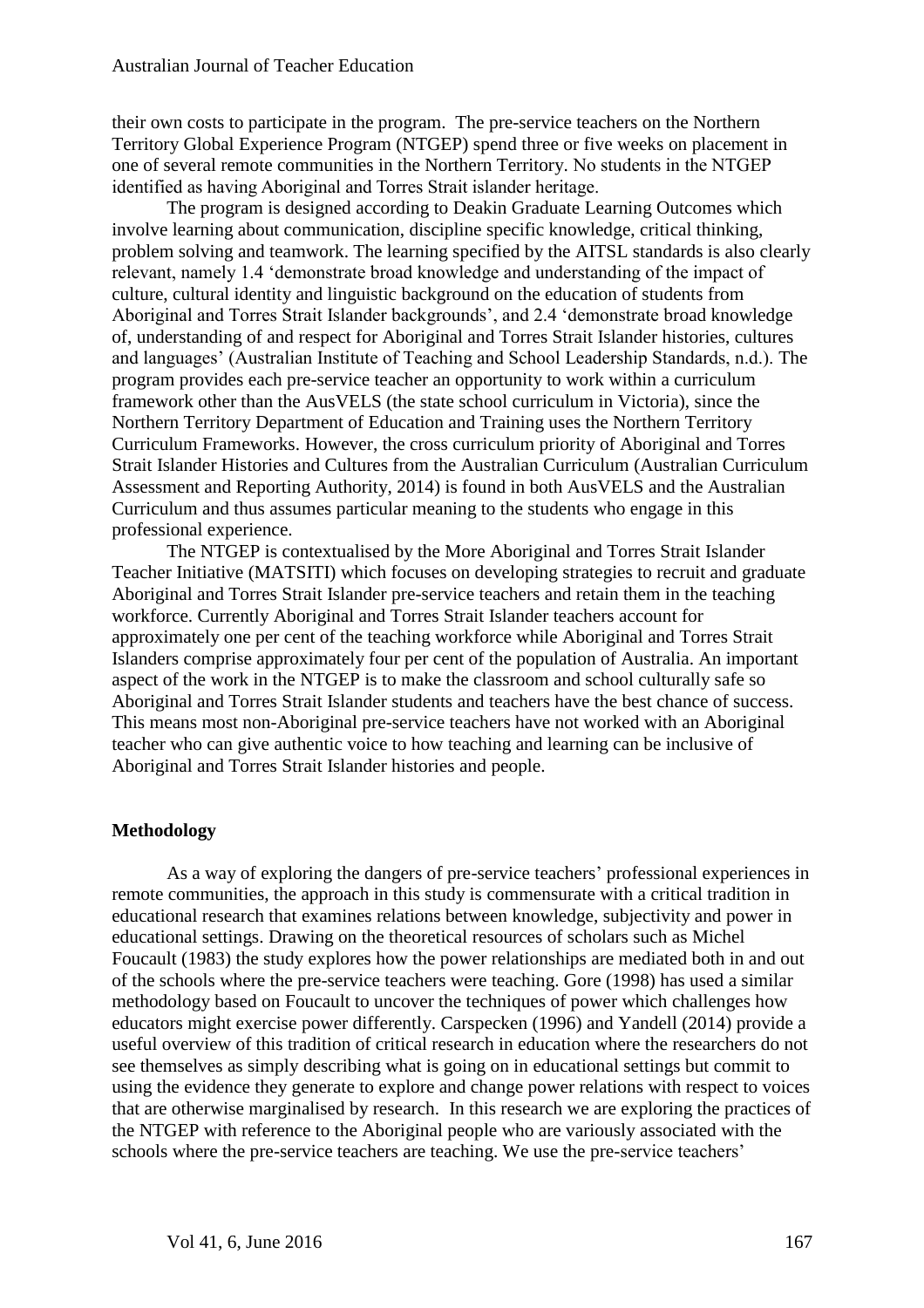experiences of this professional learning to illuminate the dangers of this kind of work, as outlined below.

36 pre-service teacher took part in the NTGEP in 2012 when the study on which this paper is based was conducted. Of these 12 who agreed to participate in the study, half were from the undergraduate three-week NTGEP program and half were from the post-graduate Master of Teaching five-week NTGEP program. The pre-service teachers completed an induction program at the University prior to their participation of their professional experience that covered understandings of identity, the history of Australia (presented by an Aboriginal elder) and ESL teaching methodologies. While in the communities the pre-service teachers were supported in face-to-face dialogic conversations with teacher educators and teachers that followed Bakhtin's (1981) notion of interactive and responsive inquiry approach to learning about the context of their teaching. The pre-service teachers were also introduced to yarning with members of the community. Yarning is a conversational method using oral traditions of storytelling that privileges and validates Indigenous Knowledge Systems (Bessarab & Ng'andu, 2010). A teacher educator accompanies the pre-service teachers on the professional experience and students are always placed with at least one other student to provide peer support.

In 2012 a colleague of the researchers conducted interviews on site, in both Katherine and some of the remote communities, where the PSTs were undertaking professional experience. Ethics approval from the university was obtained for this research. The interviewer was not in a power relationship with the participants in that she was not responsible for their assessment for either their placement or any of their related University coursework. The interviews were conducted outside the normal teaching hours of the preservice students and consideration was given to the participants' demanding workload during this placement experience. Interviews were usually conducted outside the rooms in which participants were staying, and some were conducted while travelling in vehicles from one location to another. Semi-structured interviews were undertaken in small focus groups of 2-3 PSTs, while some were done with individual students. The interviewer encouraged the preservice teachers to give an account of their experiences using everyday language. The interviewer consciously avoided introducing language that may shape their responses (Yin, 2011). The data from the pre-service teacher interviews were analysed for the dangers of this kind of work when making links to the literature.

The interviews gathered information about the participants' motivations to become involved in the NTGEP, their expectations prior to their participation, and the learnings they felt they were taking from the program about pedagogy, identity and practice. They were also asked about the learning they would take into their future teaching.

Before outlining the dangers, it is pertinent that the evidence from the pre-service teachers is not taken as a series of individual deficit constructions of their professional practice. It is important that pre-service teachers have the opportunities to reflect on their practices and the dynamics of education in a remote community. As a whole their narratives identify the complexity of this work and the systemic limitations of doing teacher education in this context with non-Indigenous teachers. The dangerous practices below provide prompts for planning and curriculum reform in our teacher education courses and subsequent programs in the Northern Territory

## **The Danger of Constructing the 'Real Aborigine'**

Rose (2012, p.75) comments on the experiences of non-Indigenous people wanting a real Aboriginal experience: 'Indigenous Aboriginal people in Melbourne, for instance, often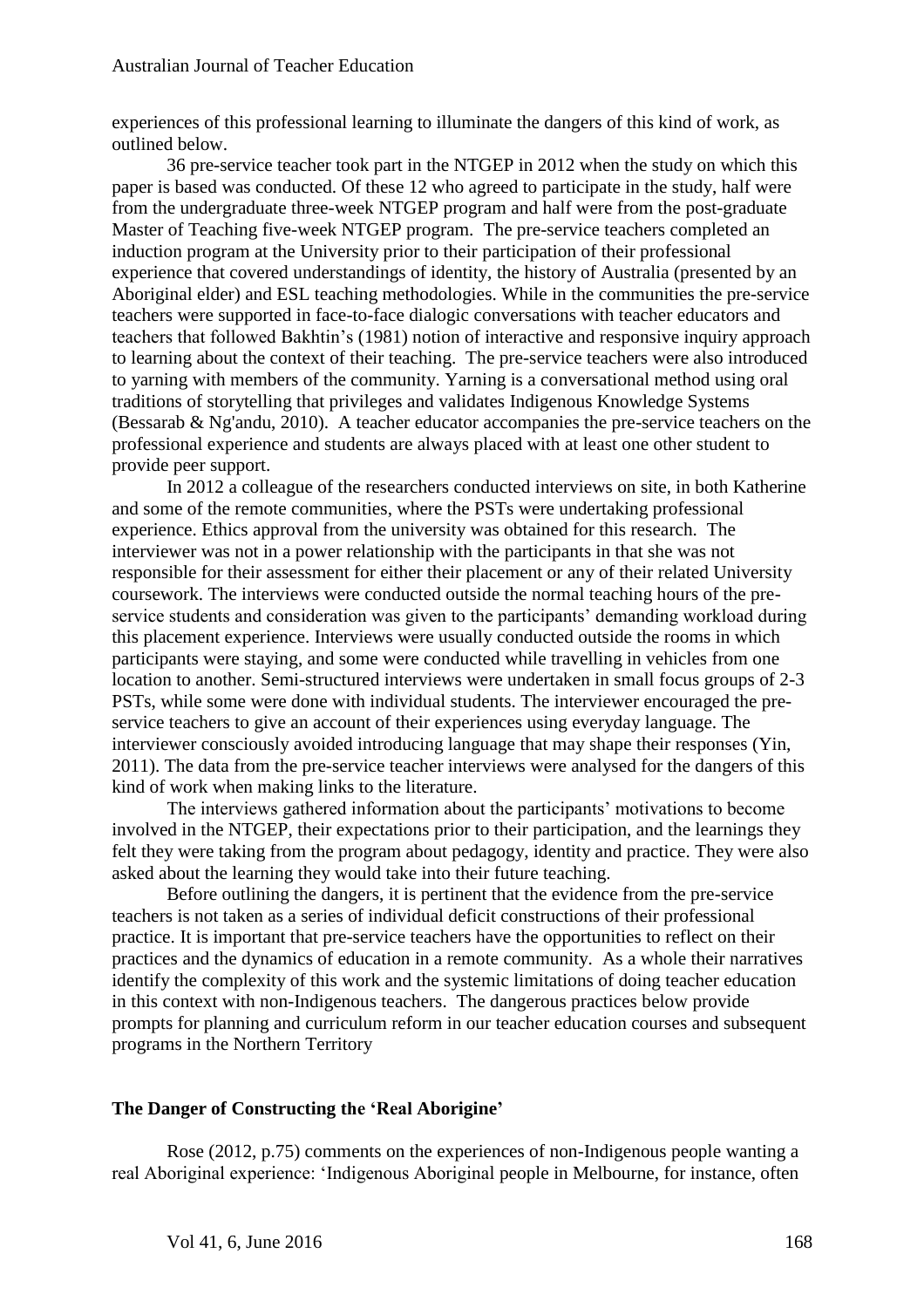watch in bewilderment as 'the suits' drive through Fitzroy to catch planes to Fitzroy Crossing for that 'real Aboriginal experience' when all they needed to do was get out in Fitzroy.' One participant in Gorringe, Ross, & Fforde's (2011) study suggested, the real Aborigine, as constructed by non-Indigenous people as having limited education, darker skin colour, an ability to speak an Aboriginal language and not living in an urban setting. There are more Aboriginal and Torres Strait Islander people living in metropolitan centres in Australia than living in remote communities (Fredericks, 2013). By travelling over 3000 kilometres to remote communities we run the risk as teacher educators of reinforcing essentialist stereotypes that 'that you are either black or you are not' (Gorringe, Ross, & Fforde, 2011, p. 6), and, what is more, that 'true' Aboriginal people live in remote communities. The act of traversing half of Australia with pre-service teachers in tow runs the risk of ignoring the voices of Victorian Aboriginal communities, their educational traditions and their struggles – struggles that occur on the very door steps of Deakin University, located over three sites in Victoria each with their own language groups. This calls into question the authenticity in our work. What we are doing not only runs the risk of bad faith with respect to Victorian Aboriginal communities but fails to engage with the complex historical experience of the European invasion of Aboriginal communities everywhere in Australia, involving inequity in learning (the privileging of Western education over traditional education), the struggle to retain language, and the degree of connection to the land (Gorringe, Ross and Fforde, 2011).

One of the participants, Jane, provided an insight into this question of authenticity in a binary construction of culture and heritage:

*… you've got to think what kind of future are we looking at for these kids? Are we wanting them to integrate into western schools and to go to schools where they learn the western ways and lose their culture and their heritage?*

There are many Aboriginal and Torres Strait Islanders who challenge this binary construction of culture and language. The construction of 'culture' as a static entity and of the 'true' Aborigine as being closely connected to land and hunting is problematic. As Nakata (2007a) suggests, 'the cultural interface is a contested space between two systems of knowledge, where things are not clearly black or white, Indigenous or Western' (p.9). There is a danger that visiting pre-service teachers embark on authentic experiences with real Aboriginal children while not really understanding 'the politics of knowledge production and the effects of knowledge positioning' (Nakata, Nakata, Keech, & Bolt, 2012, p. 127) that is essential if pre-service teachers are to critique their taken-for-granted teaching practices and understand their own embedded knowledge often unquestioned outside of this experience

By constructing the 'real' Aborigine as living in communities many kilometres from metropolitan centres, the teacher educators who are in charge of the NTGEP run the risk of reinforcing stereotypes about an Aboriginal identity. The pre-service teachers may conceivably be silencing Indigenous voices and preventing opportunities for engagement with Aboriginal people from communities local to students' home address. Scott (1992), with respect to the practicum experience of Geography students, has remarked, "it is not individuals who have experiences, but subjects who are constituted through experience" (pp. 25-26). We are not adequately recognising whiteness as a raced subjectivity that limits the political and discursive constructions of the pre-service teachers when they travel huge distances to these communities.

These pre-service teachers are not blank slates. Nor should they be constructed as sympathetic individuals who are naturally disposed to be 'open' to the experience of working on a remote settlement (i.e. a liberal humanist notion of individuals as capable of sympathy and empathy that enables them to transcend the cultural and linguistic differences that obtain here). We need to think of the pre-service teacher, rather, as Foucault and Rabinow's (1997)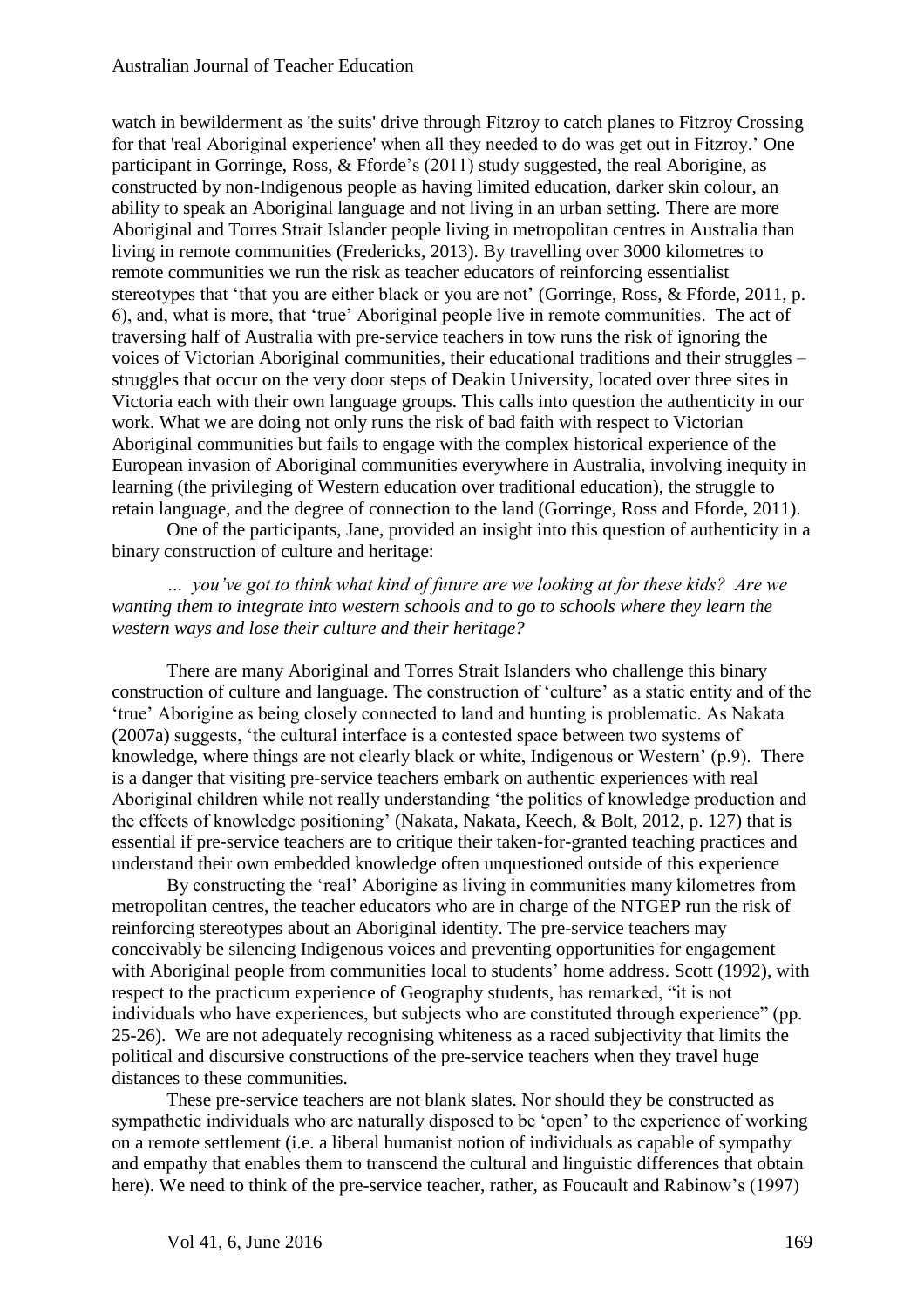idea of 'subjects' who are the product of particular discourses, particular positionings, particular ways on engaging with the world. It is equally important for the organisers of this program to reconceptualise what they are doing as the production of subjects, as setting up a situation for subjects in the making. Pre-service teachers would benefit from an awareness of the assumptions that are inherent in what they are doing that might shape the engagement of these student teachers and what meaning they construct from their experiences.

As Sally commented on her ideas about culture that she encountered in the remote community:

*They've lost so much culture as well. I don't know, you look at their children and some of them are just really westernised, they've got their mobile phones and they've got their iPod player things, and it's just like that's just the way that they are. Like they probably don't go out hunting and all those sorts of things, just because we force so many things on them.*

Sally's reflections show a similar juggling of essentialist conceptions of culture that ignore the way Aboriginal people themselves are actively negotiating space between traditional values and practices and the values and practices associated with Western culture. This connects with a view of Aboriginal culture as being corrupted by the West, and a construction of Aboriginal people as victims, without any agency.

Herbert (2000) argues the need for Aboriginal people to be positioned in a world that is meaningful to them in order to establish a strong identity. As a consequence successful students operate within two worlds: their own and that of the dominant culture (Herbert, 2000). Such a plurality of positionings in identity and culture is found in approaches to critical race theorists. McLaughlin and Whatman (2011) suggest that the lessons of critical race theory 'emphasize and value multiple and varied voices and vantage points of lived experiences of people of colour' (p.369). As teacher educators there is clearly room to do more work on how pre-service teachers construct Aboriginal subjectivities as part of their professional experience in remote communities.

#### **The Danger of Perpetuating Colonising Relationships**

One of the dangers associated with travelling to a community many kilometres from the university is that teacher educators are reinforcing a colonial mentality in pre-service teachers. This might be subtle rather than overt, but the effects on the Aboriginal and Torres Strait Islander students and members of the community are similar. Colonisation can be identified as "territorial incursion as an invasion and insidious habitation of the social and psychic space of oppressed groups" (N. Smith & Katz, 1993, p. 69). While the pre-service teachers are not actively seeking to invade a space or group of people, there is evidence they are using the visit for careerist purposes rather than seriously engaging with the educational and socio-cultural issues that it raises. As Karen noted:

*I'm only 20 so I pretty much haven't had very much life experience at all so I think I need to make a conscious effort for myself to go out and get those experiences.* 

The pre-service teacher is constructing the experience as something she needs to acquire, and it is up to her to go and get these experiences to make her a better teacher. This approach aligns with Giroux's (2003) understandings of the market culture of neo-liberalism where Karen acquires experiences to position herself in the marketplace of teaching. What is dangerous is how the program might be constructing Aboriginal students as 'out there' as a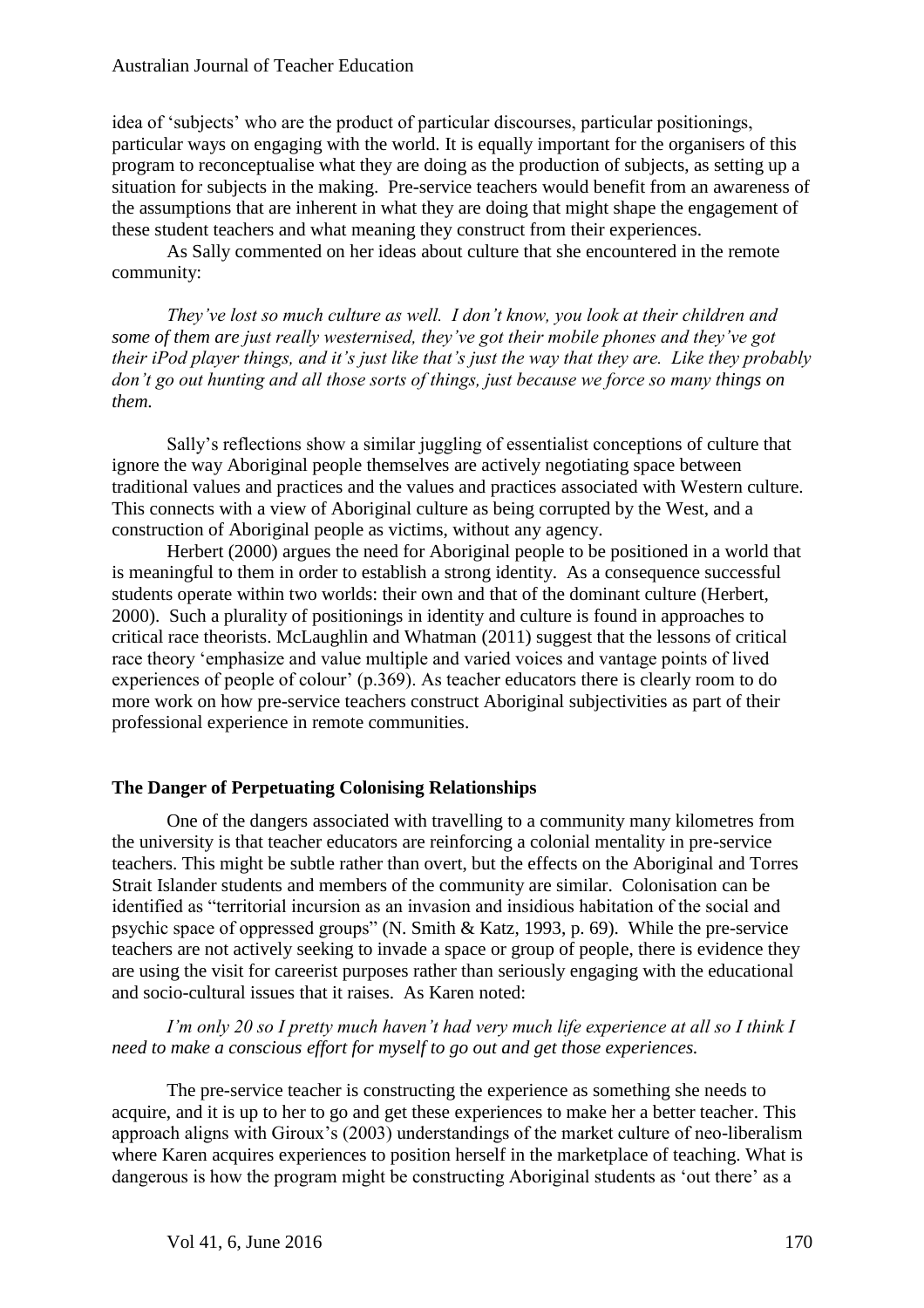way of 'othering' students who are in need of high quality learning experiences. For Karen, the NTGEP forms part of her commodification of life experiences that might not connect or translate to the high quality learning that all students need in the classroom. This could be contrasted to Derrida's (1997) notion of welcoming the other as if they were a friend not a stranger. Many elders across the communities welcome the non-Indigenous pre-service teachers into their community as part of the NTGEP. It is doubtful whether the pre-service students actually appreciate the deep cultural significance of such a welcome, which they tend to read on their terms (as a friendly thing to do) rather than seeking to understand how this gesture might be interpreted by those who are making it.

Another way the colonial power relations are perpetuated relates to the access the preservice teachers have to Aboriginal people. The pre-service teachers are in a power relationship with the principal and mentor teacher throughout their professional experience in any school. In the NTGEP, the pre-service teachers often stay with the teachers due to limited accommodation. This provides after-hours access to a particular reality that is not necessarily balanced by other constructs of knowledge found in the community. Jenny commented:

*"A lot of my learning came from living with the principal and his partner and talking to all other student teachers and then this year again I'm living with a graduate teacher so a lot of my learning about this particular community is different cultural practices and little things going on in the community. Issues with students like why this one is not at school at the moment, or this one's family, or what that look means, is coming from her because at home we're debriefing and talking about these things and there's a lot more opportunity to talk about the smaller things like that."*

The problems faced by pre-service teachers are that they, too, are being colonised by non-Aboriginal people in these debriefing sessions where knowledge and practices are not contested from an Aboriginal standpoint. In doing so, often without knowing it, they are perpetuating the logic of assimilation and raced practices where narratives are told from an outsider's perspective. While these narratives are important in understanding the context for learning, the narratives comprise perspectives by outsiders who are not privy to the daily struggles or long term aspirations held by Aboriginal members of the community.

One of pre-service teachers, Chris, who would prefer to work in rural communities is very positive about her prospects of working in a community where she has completed her professional experience. Chris stated:

#### *There's always going to be a job up here cause no one wants to come up here cause as far as people are concerned it's the middle of bloody nowhere.*

This particular pre-service teacher had grown up in a rural community, and equated working in a remote community with that experience, without seriously engaging with the question of what it means to step into a space that belongs to others, into a community where life might be shaped by other values and assumptions than those that motivate her (as expressed in the aspiration to get a teaching position). Her characterisation of a remote settlement as being in 'the middle of bloody nowhere' is consistent with the Terra Nullius Euro-centric view of place held by many of her teaching peers. Her teaching experience has capitalised on this discursive construction of remoteness to position herself as very employable in such contexts. Ryan (2011) argues that pre-service teacher education is 'a spatialised experience operating across a number of spaces that may or may not be linked ideologically and/or physically" (p.881). As teacher educators, we have not sufficiently engaged pre-service teachers in the practices associated with multiple spaces of learning in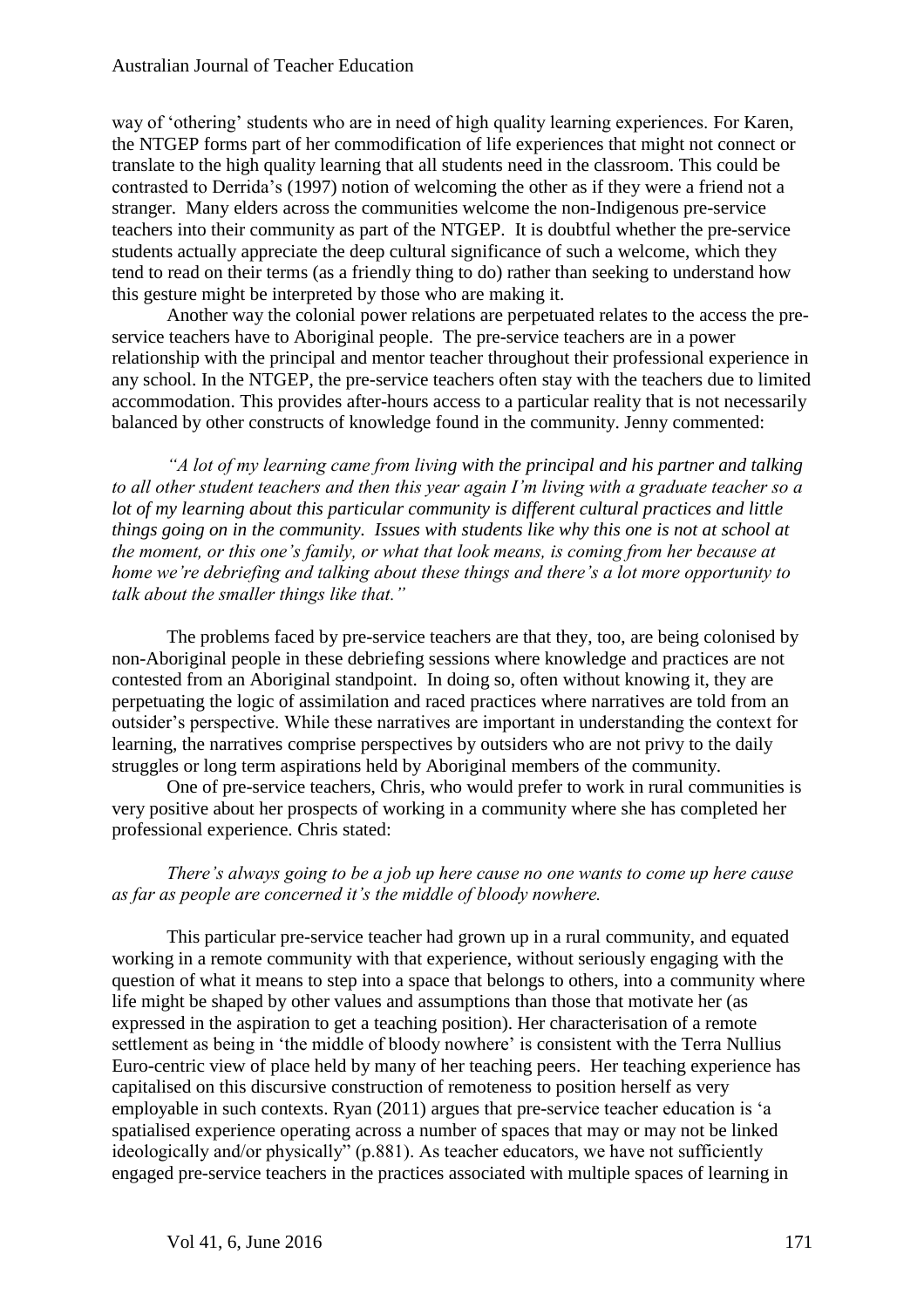metropolitan settings let alone remote communities. Therefore pre-service teachers on the whole bring a silence to their understanding of place-based pedagogy in their teaching practice. An important aspect of this silencing is found in the limited understanding of critical pedagogy of place-based education. Gruenewald (2008) suggests a critical pedagogy of place 'encourages teachers and students to reinhabit their places, that is, to pursue the kind of social action that improves the social and ecological life of places, near and far, now and in the future' (p.314). Gruenewald offers some sound logic in how to reposition education agendas around understandings of place that also have a respectful ethical dimension to the work of teachers. Sommerville (2010) adds that 'place has the potential to offer alternative storylines about who we are in the places where we live and work in an increasingly globalised world' (p.331). One of the dangers of this work is that the locus of the pre-service teachers' work is in the school and as such they are not hearing the storylines from the past about the land they are visiting. They are also missing out on hearing stories about the present struggle of the custodians of the land, or making links between these struggles and the failure that Indigenous students experience in school.

## **The Danger of Marginalising a Decolonisation Agenda**

Hook (2012) proposes a 'decolonising pedagogy depends on non-Indigenous people considering the conferred benefits they have inherited as a result of European invasion' (p.117). There is some evidence that the pre-service teachers were negotiating these ideas. As Penelope identified:

*We learn so much British and Asian history… I mean this is what happened in our country that we don't know much about and we're not ever going to know about because a lot of its secret but I don't know it just intrigues me.*

Penelope does make a link between how narratives from the past are privileged to construct a history that they learn about at school. While some knowledge is secret, there are many stories that are silenced as a direct result of the inherited benefits of European invasion. Penelope has not made links between this privileging of history and the struggle of reclaiming ownership of Indigenous knowledge as identified by many Indigenous researchers (Battiste & Henderson, 2000; Martin, 2008; Moreton-Robinson, 2006; Nakata, 2007b; Rigney, 1997; L. T. Smith, 1999). The danger is that these kinds of struggles for Indigenous control of parts of the curriculum is problematised by pre-service teachers who leave with limited understandings about the role knowledge and discourse play in repositioning an Aboriginal and Torres Strait Islander curriculum.

This is not to say that many of the certainties about their cultural identity held by the student teachers were not disrupted by their experiences and that they did not become mindful of their limited understandings of Indigenous knowledge. Jane reflected on a talk about her learning from an Aboriginal elder.

## *I felt so naïve when we had (an Aboriginal elder) come out and talk about how little that we know as educated people about these people in our country*

The danger of this professional experience is that this kind of learning is sporadic and dependent on the teacher educators designing learning experiences with elders in each community. To a large degree this kind of learning is not embedded in the school cultures where the pre-service teachers are teaching. Likewise, the pre-service teacher handbooks for this professional experience do not require the pre-service teachers to show evidence of their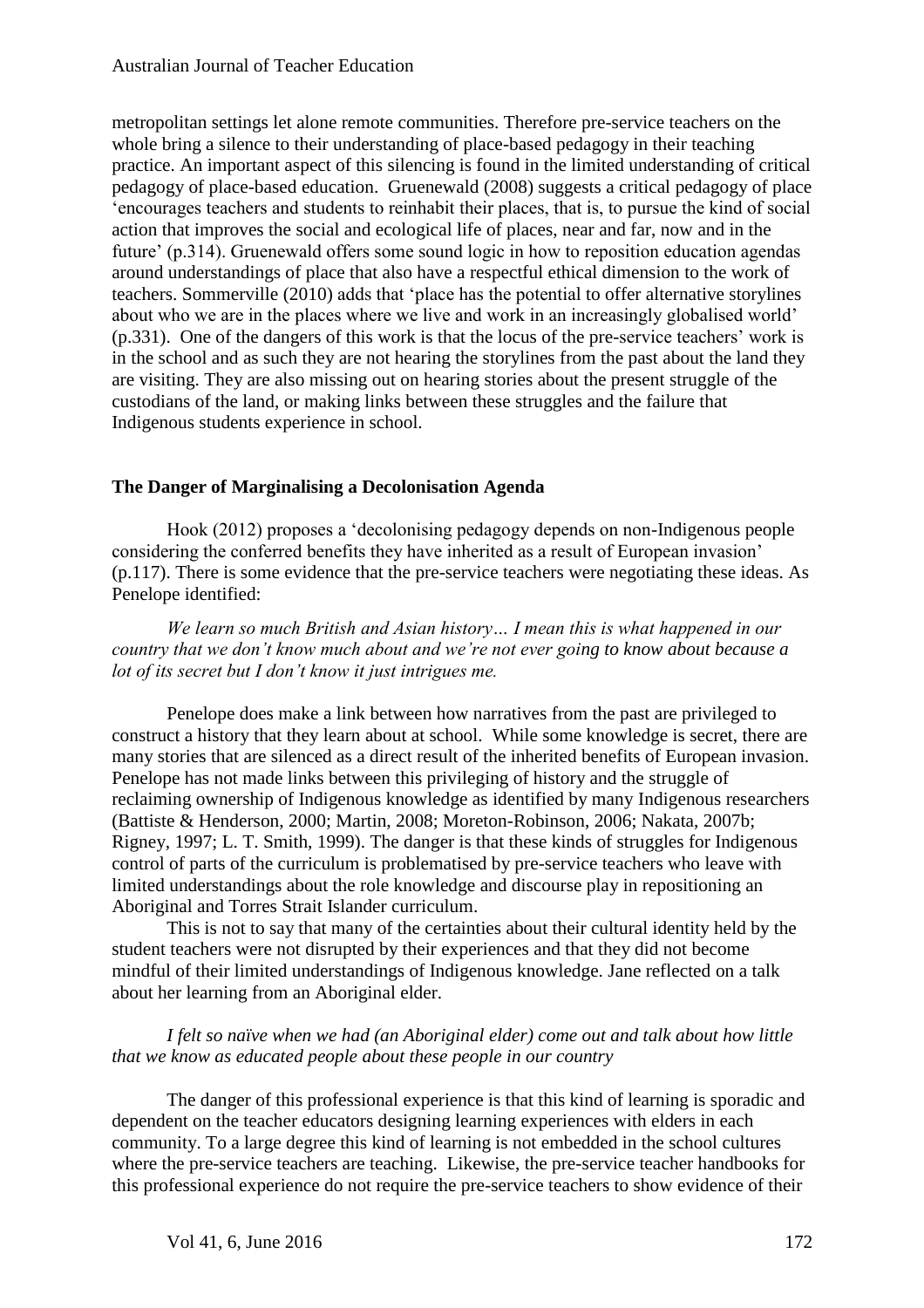negotiated learning about Indigenous knowledge. As a result the pre-service teachers are not part of the "counter-colonial re-narrativization" (Ritchie, 2012, p. 75) that needs to take place in a school curriculum to support a repositioning of Indigenous knowledge in education. Jane suggested:

*I've got up here like I see everything through my white eyes and … there's some big questions that I've sort of been thinking about and also the purpose of the education and what the elders want for the next generation. I don't have any answers.* 

Jane has made a big start seeing notions of whiteness and how her cultural assumptions are framing her experience. Importantly the answers Jane was seeking were not found in the school or in the practices she was seeing in the community. There is a danger that answers relating to the place of Indigenous knowledge in education are not made explicit to the pre-service teachers. Although she has been living and working in the community for three weeks, Jane has not reached an understanding of decolonisation agenda. This has important implications for the AITSL standards as well. There is a danger that Jane feels she can now comply with the very general AITSL standards 1.4 and 2.4 without a deep understanding of a decolonisation agenda proposed by Aboriginal and Torres Strait Islanders researching in this field.

#### **The Danger of not Upholding the Linguistic Human Rights of the Children**

Linguistic majorities take it for granted that their education will take place in the medium of their own language (Skutnabb-Kangas, 2000, p. 499). When a linguistic minority wants to use their language as a medium of education, the struggle becomes one over a linguistic human right. In the communities where the pre-service teachers complete their professional experience in the NTGEP, many children prefer to speak an Aboriginal language, with English often being their third or fourth language. Where education systems and teachers are not prepared to provide education in the students' preferred language of communication, the students' human rights are being violated.

Pre-service teachers who visit these communities are not in a position to educate the students in their first language. As a result Tony identified the language barrier as a problem in his teaching.

*So for every single child in the classroom there's a language barrier there… and so I suppose from a teacher perspective that's made me really look at how I teach and using visual cues and hand gestures and explaining something like a million ways so that there's understanding there because you can ask them to do something and they might just stare at you and it's not that they don't know how, it's like they don't understand what you're saying and that's just a huge thing in any classroom because there's going to be a million kids out there that don't have an extensive vocabulary or from ESL.*

Tony recognises the need to overcome the language barrier and does this with gestures and visual cues but does not see teaching in the students' first language as a strategy for learning. The transferrable learning for Tony is the use of these strategies to other contexts where they will encounter ESL students. By not tackling the issue of linguistic human rights there is a danger that the pre-service teachers are unaware of the important role that first language can play in supporting Aboriginal students' pedagogy. Sally reflected that: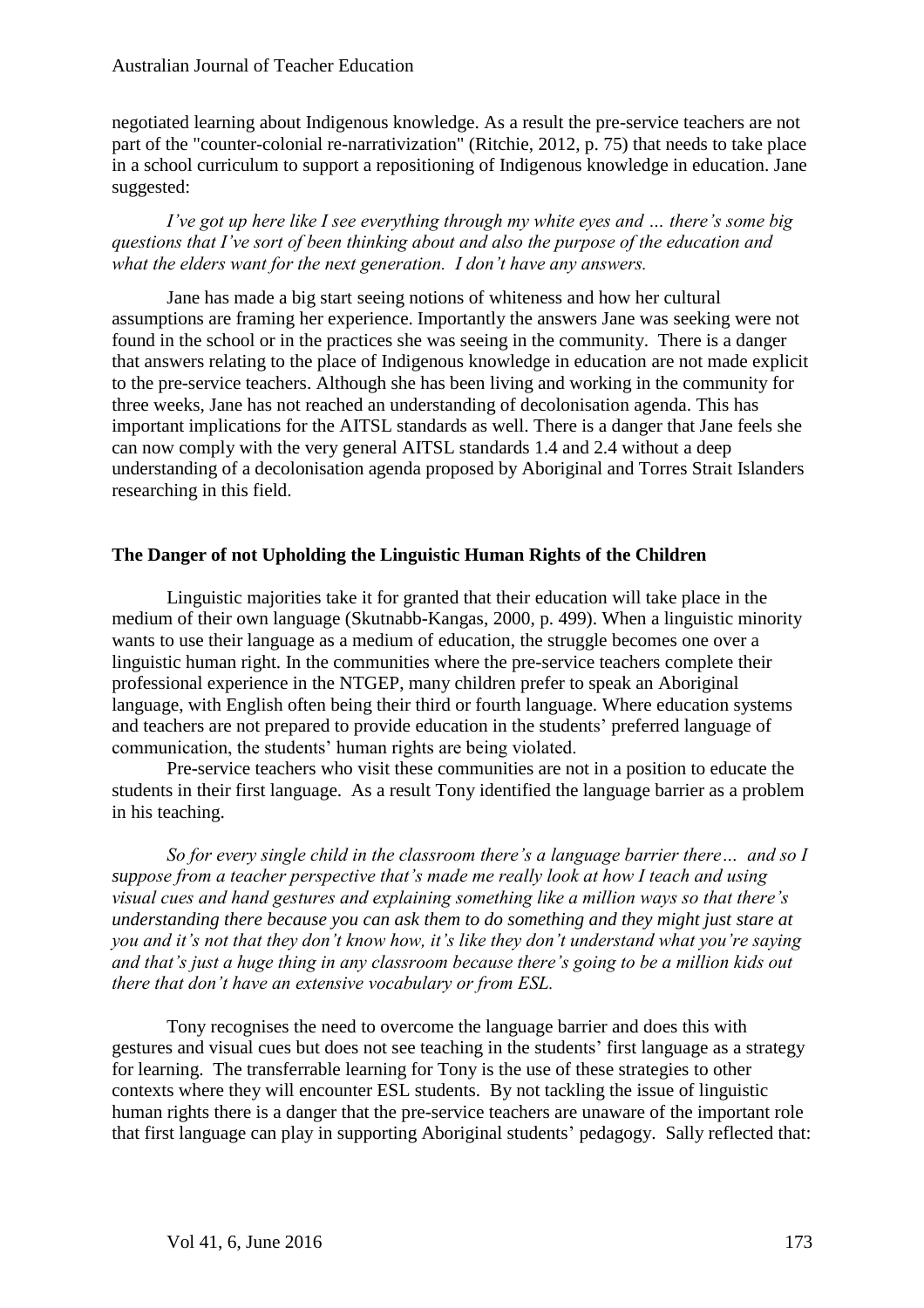*Obviously our supervising teachers have had experience in these kids and they know the techniques that do and don't work and you know my teacher especially she's always given me clues when I'm teaching. Like I don't know if my kids aren't interested when I'm standing up at the board she'll kind of give me a little eye movement that I know, that I need to be trying something different, but yeah I guess it's a lot of trial and error.*

The pre-service teachers are not experiencing classroom teaching in the NTGEP where the linguistic human rights of the students are systemically supported by the Department of Education. Many of the bilingual programs were closed in the Northern Territory over 10 years ago with a change of government. Speaking about the benefits of bilingual education in an address in 1998, Marika-Mununggiritj (1999) argues the need for Aboriginal languages and culture to be recognised as part of the mainstream curriculum. She argues that by not convincing policy makers who control mainstream education of the need to include local agendas, 'reconciliation is an empty word and an intellectual terra nullius' (Marika-Mununggiritj, 1999, p. 9).

The ESL mentality is part of the problem here, geared as it is towards scaffolding students into English rather than respectfully working at the interface between languages, at the interface between cultures and worlds. It has to be noted that the pre-service teachers are not working in institutional settings where the linguistic human rights of their students are recognised. There is evidence from Sally that the complexity of language teaching is reduced to techniques that appear to work rather than a deep discursive analysis of what is happening in this kind of teaching. The limited time to grapple with these complex issues of language(s), cultures and worldviews is an inherent danger of the program where rudimentary ESL scaffolding might take precedence.

Their lack of understanding of the complexities of speaking a language other than English means that the predominantly mono-lingual English speaking pre-service teachers are not fully aware of the differences between oral language and written language, or the special demands placed on students when they are required to write formal English. They tend to equate a capacity of students to engage in informal conversations with the capacity to handle the challenge of school writing, failing to appreciate the difference between speech and writing. As Karen identified:

*I was expecting not to be able to communicate as easily with the students as I have been. I know you want to talk about that later but I've been really surprised here, all of the ESL students can have a decent conversation with them and some of them you know obviously it's not their first language so you do have a little bit of difficulty there but I think I was prepared for worse than what it is I guess.* 

There is a need for pre-service teachers to decouple the success they might experience with informal talk and the more formal academic work students complete as part of their schooling.

#### **The Danger of Reverse Culture Shock**

Reverse culture shock, or re-entry adjustment, is a common enough experience among people who have spent time studying and/or working in places outside their geo-cultural hub (Brown & Montemurro, 2011; Gaw, 2000; Schupack, 2011). The concept of culture shock was originally used by Oberg to explain people undertaking fieldwork in culturally different environments (McCombe & Foster, 1974). The disruptive, unsettling, disorientating features of culture shock experience were subsequently observed in people after they returned home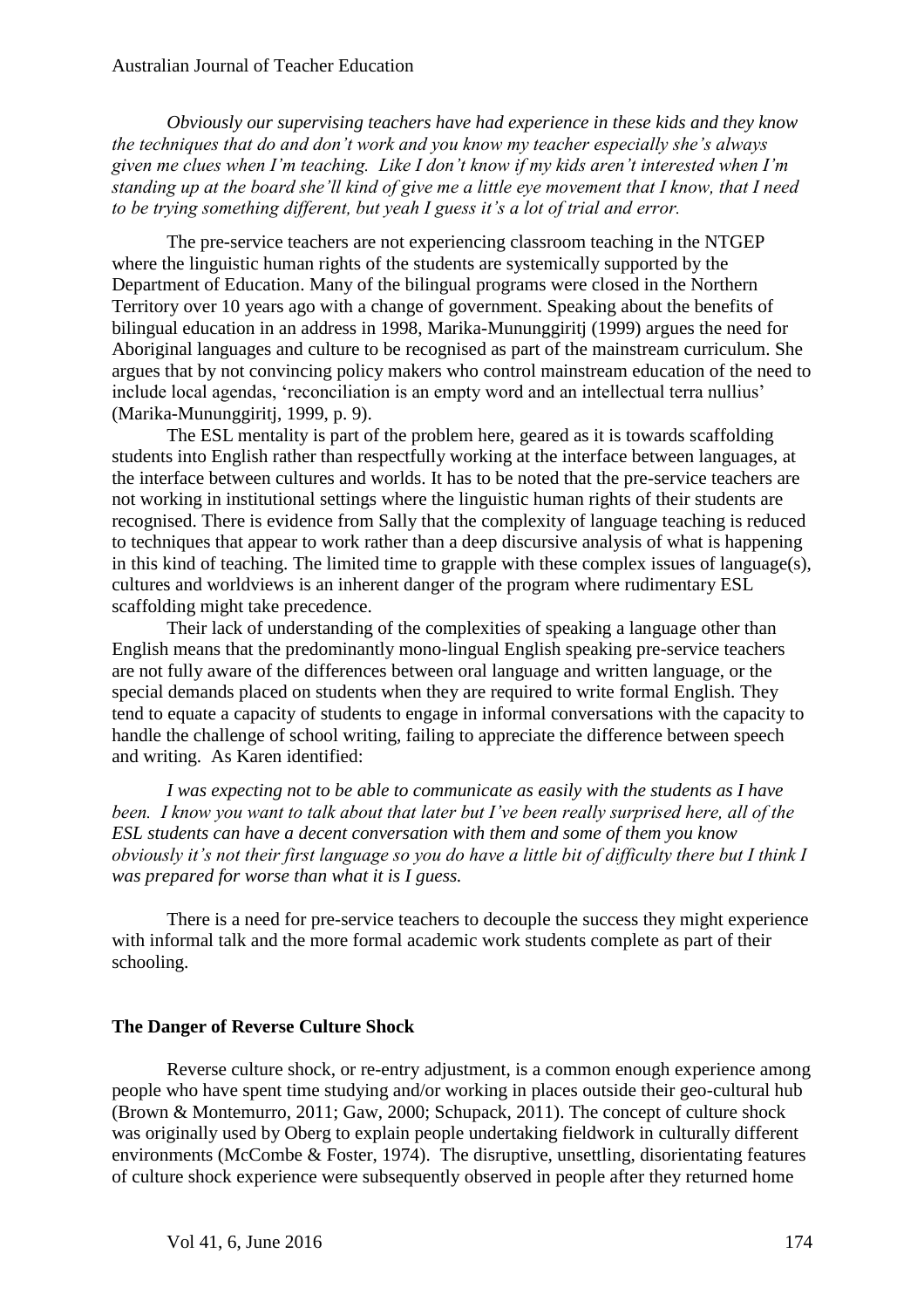from various kinds of culturally different environments. As Jackie commented;

*It was my birthday when I was away and when I came home my mum had this really nice bag for me and I said mum I don't need it, so I've kind of been looking at that bag with guilt now but she wants me to have the bag. It's a really nice bag. It's an orange big hang bag from Country Road, it's really nice, I do like it but I just feel so bad.*

This kind of transformative learning does not fit easily into the AITSL standards, where it is more or less a matter of steady progress through the accumulation of the knowledge and skills required to be an effective teacher. What Jackie is identifying, by contrast, is an experience of being radically dislodged from her conventional attitudes and values, involving a marked disorientation with regard to how to negotiate everyday situations. The extent to which the debriefing sessions of the NTGEP, however, can adequately identity and address this shock is an open question. As Jackie identified, the experience of the NTGEP provided an opportunity to reassess her disposable income in the knowledge that students she was teaching were living close to the poverty line.

*I think yeah I do feel quite guilty about some of the things… the amount of money that I would spend on clothes just on one piece of clothing. Like how much I would spend say \$100 it just seems a bit absurd.* 

For Jackie, her teaching experience caused her to reassess her material possessions.

*I had a massive clean out when I got home, I was like I'm chucking all this stuff out, cleaned out my room, I was like I don't need all this stuff.* 

There is a need to support students in their re-entry transition, or re-entry adjustment after a period of study or work elsewhere (Knell, 2006; Tohyama, 2008). The kind of learning the students have experienced challenges teacher educators to reconsider how they might best build on that learning.

## **Conclusion**

The above discussion highlights that some of the learning for pre-service teachers is 'dangerous', which is hardly the way that the learning associated with teacher education is usually understood, where it is typically ratified by pre-service teacher questionnaires that are little more than customer satisfaction surveys. Something has undoubtedly been achieved by enabling pre-service teachers to confront the challenges of teaching in remote communities, requiring them to struggle with differences and complexities that had previously been completely outside their ken. There is a danger for pre-service teachers that 'no simple solution exists' (Partington, 1998, p. 2) in relation to these complex issues. Indeed, the preservice teachers' comments throughout the article resonate with Luke's (2009) assessment that action is needed but what kind of action is unclear. Luke (2009, p.2) identifies that 'while there is clear consensus that the current educational and community situation requires action – the evidence on how to proceed remains unclear'. When reviews of Aboriginal and Torres Strait Islander Education can only identify the complexity of this work without any solution to kinds of actions required, it is hard for pre-service teachers to align the actions of their teaching practice with wider agendas.

The complexity of this work for pre-service teachers is compounded as they are entering sites that may perpetuate their already held beliefs that consciously or unconsciously marginalise the Aboriginal and Torres Strait Islander students. Another complexity may arise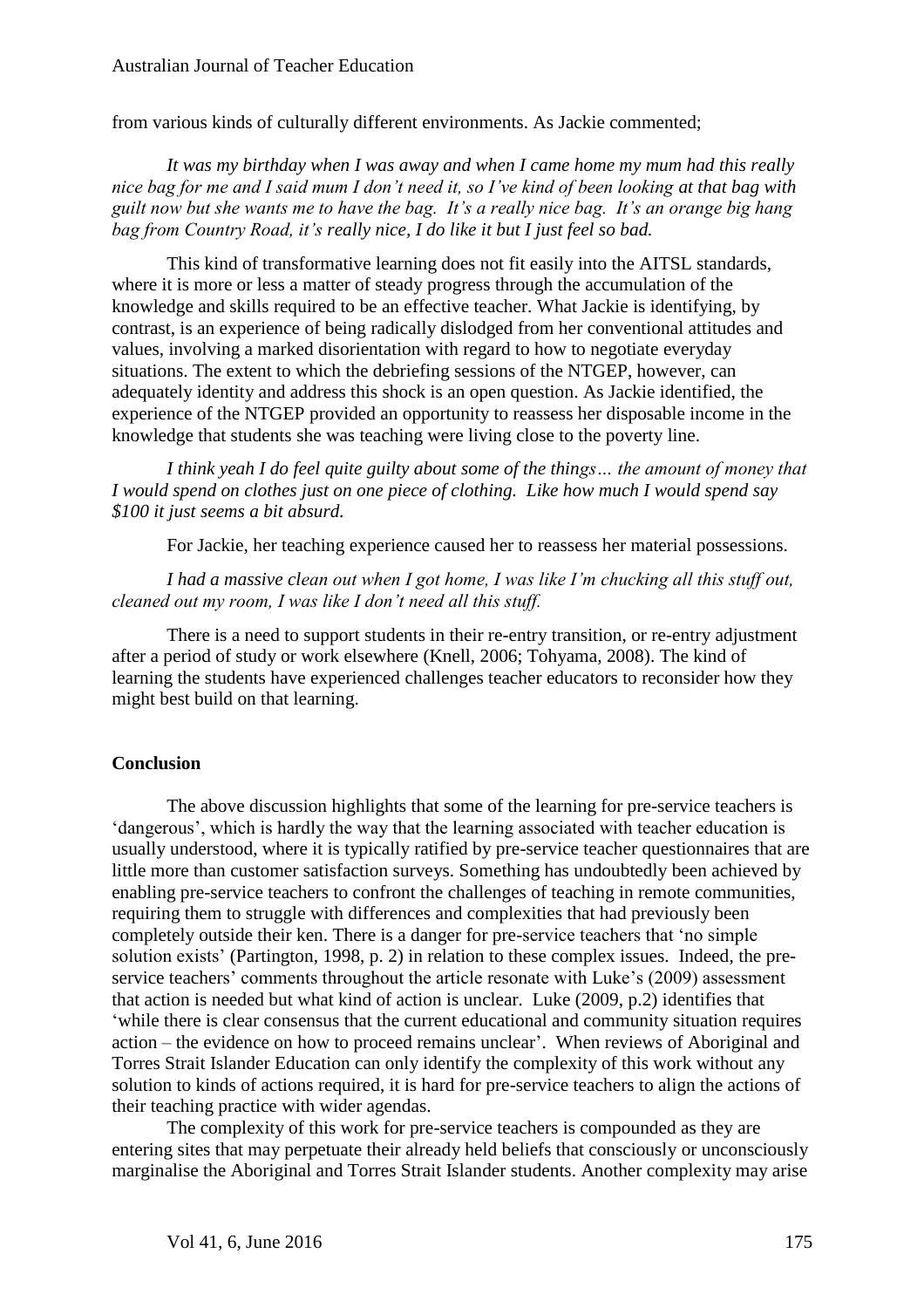from the inadequate preparation for the pre-service teachers before the professional experience and/or the insufficient personal and professional support they receive during the experience to negotiate the dangers outlined in this paper. These complexities directly impact on teacher education and how pre-service teachers negotiate these kinds of lived experiences.

Rose's (2012) notion of professional blind spots is a useful way to contextualise the dangerous practices of this kind of work. Rose (2012) suggests that non-Indigenous teachers' understandings of Aboriginal and Torres Strait Islander education is 'filled with half-truths and conceptual concoctions that distort and maim our national identity' (page 72). The dangerous practices in this research fall into categories of professional blind spots about Aboriginal self-determination, effective teaching of Aboriginal students and the impact of professional disruption on the personal lives of pre-service teachers. The dangerous practices span the ways pre-service teachers construct their practices systemically, pedagogically and personally.

Gorringe (2011), Smith (1999) and Pearson (2011) all contend that Indigenous voices will only be heard once they have active control over education. The dangers outlined in this research identify the problems that are perpetuated when pre-service teachers are not fully aware of the mechanisms in place to support Aboriginal and Torres Strait Islander control over their education. An implication is that programs such as the NTGEP are part of a temporary solution until Aboriginal and Torres Strait Islander people have control over their education. Being cognisant of the work of MATSITI is of critical importance here so the preservice teachers know their work in schools is framed by this national agenda while they are teaching in schools in Australia. As teacher educators, the authors of this paper could reduce the dangers of this work by framing the temporary nature of this work of the pre-service teachers on these professional experiences. By not framing this work as temporary, the locus of colonisation remains a threat to dangers of this kind of work.

There is, however, an alternative way to conceptualise the work in the NTGEP. When articulating the role of non-Maori teachers in supporting Maori perspectives in an early childhood context, Richie (2012, p. 75) suggests that non-Maori teachers are regarded as 'intercultural inter-allies' when they support the work that has positive consequences for education and self-determination of the Maori students. Kendall (2013) argues that 'allies expect to make some mistakes but do not use that as an excuse for inaction' (p.182). Preservice teachers can see themselves as intercultural inter-allies in supporting the learning of students and the repositioning of parental and community control of education as a way forward in the NTGEP. The dangerous practices would be reduced where the non-Aboriginal pre-service teachers and teacher educators had a strong sense of the purposes of these alliances that lead to full student participation and community control of Aboriginal and Torres Strait Islander education. Pre-service teachers can play an important role in effective teaching when their practices are aligned to the ontological and epistemological grounding of the community (Osbourne, 2003). The experience in teaching in a remote community provides pre-service teachers with opportunities to change their world view through an active learning with another culture that has the power to change their future teaching (Jay, Moss and Cherednichenko, 2009). Being open to these kinds of changes is essential for pre-service teachers to overcome their blind spots that perpetuate the dangers of this kind of work. The relationality that underpins the alliances that are formed through pre-service teacher experiences is an ontological safeguard against the dangers perpetuating in the profession. Through these relationships pre-service teachers are given opportunities to challenge their world views to reflect the aspirations of the Aboriginal and Torres Strait Islander students and their communities. The experiences of working as allies prepare preservice teachers to negotiate the dangerous practices found in the diverse contexts in which they will be teaching. The focus on the dangerous practices is illuminating for teacher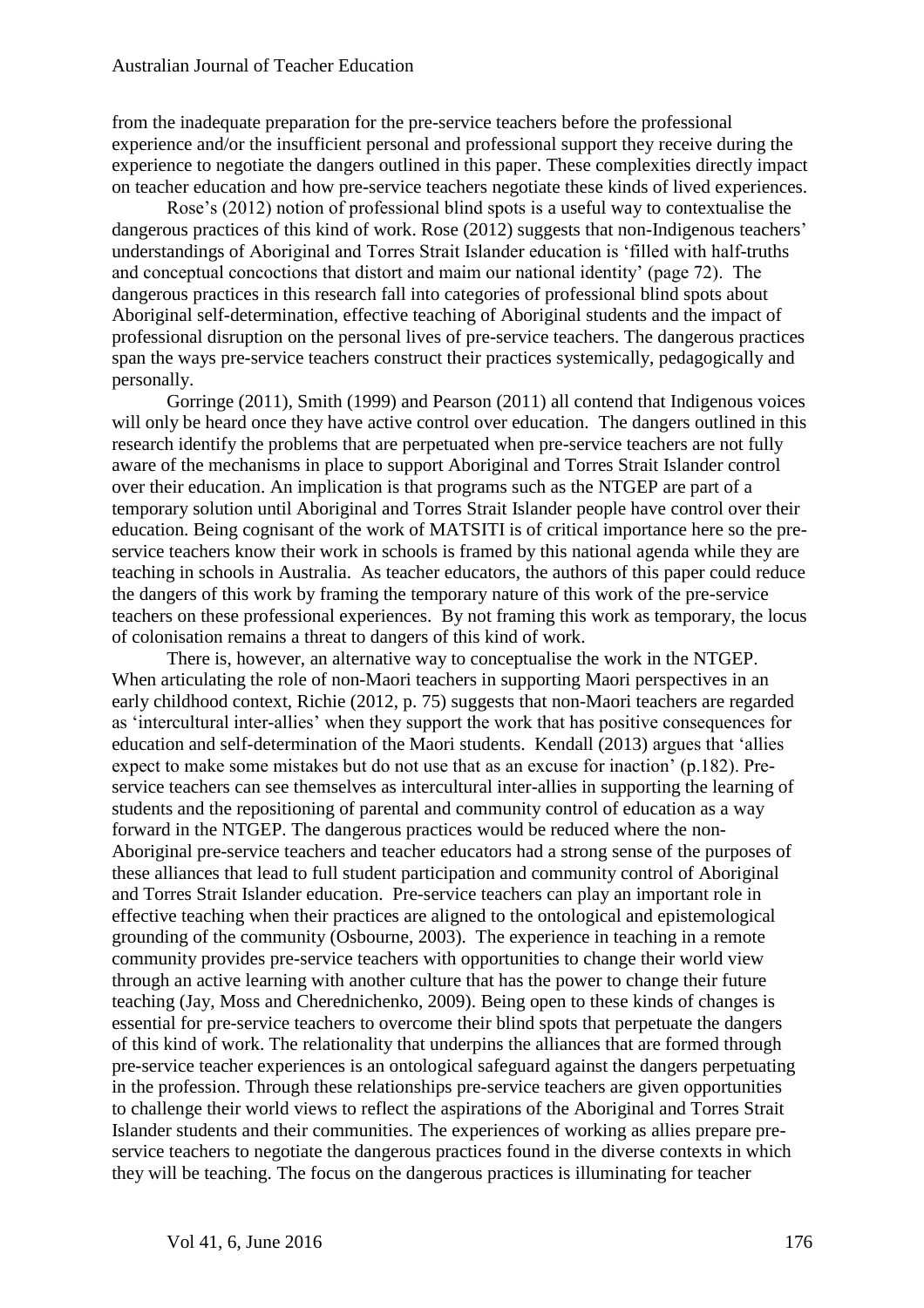educators to review the ethical and political dimensions of this work and the kinds of preservice learning experiences we are providing at the university. In writing this paper the authors have realised the importance of outlining such dangers in their induction sessions with the pre-service teachers embarking on these professional experiences. Given the focus on the active participation by pre-service teaches in this kind of work, there is a real danger that waiting and listening might be overlooked as a way to build these alliances which are informed by community ideals. The literature strongly identifies the need for non-Aboriginal and Torres Strait Islander teachers to listen to community members as a way of forwarding educational opportunities for students and teachers (Herbert, 2007; Osbourne, 2003; Smith, 1999). Perhaps the alliances formed as a result of the pre-service teachers engaging in deep listening to community members offer an important way preservice teachers can have agency over the dangers outlined in this paper.

## **References**

- Australian Curriculum Assessment and Reporting Authority. (2014). The Australian Curriculum. Retrieved 5 May, 2014, from http://www.australiancurriculum.edu.au/
- Australian Institute of Teaching and School Leadership Standards. (n.d.). Australian Professional Standards for Teachers 13 July 2015, from
- <http://www.aitsl.edu.au/australian-professional-standards-for-teachers/standards/list>
- Bakhtin, M. M. (1981). Discourse in the Novel. In C. Emerson & M. Holquist (Eds.), *The dialogic imagination: four essays* (pp. 60-102). Austin: University of Texas Press.
- Battiste, M. A., & Henderson, J. Y. (2000). Protecting indigenous knowledge and heritage : a global challenge. Saskatoon, Sask: Purich.
- Bessarab, D., & Ng'andu, B. (2010). Yarning About Yarning as a legitimate method in Indigenous Research. *International Journal of Critical Indigenous Studies*, 31(37-50).
- Brown, S., & Montemurro, J. (2011). Reverse Culture Shock. Preparing for the Aftereffects of International Service. *OT Practice, 16*(18), 7-8.
- Carspecken, P. F. (1996). *Critical ethnography in educational research : a theoretical and practical guide*. New York: Routledge.
- Cook-Sather, A. (2006). Newly Betwixt and Between: Revising Liminality in the Context of a Teacher Preparation Program. *Anthropology and Education Quarterly, 37*(2), 110- 127.<http://dx.doi.org/10.1525/aeq.2006.37.2.110>
- Derrida, J. (1997). *Politics of friendship*. London ; New York: Verso.
- Gore, J. (1998). Disciplining bodies: on the continuity of power relations in pedagogy. In T. S. Popkewitz & M. Brennan (Eds.), *Foucault's challenge : discourse, knowledge, and power in education* (pp. 231-251). New York: Teachers College Press.
- Foucault, M. (1983). The subject and power. In H. L. Dreyfus & P. Rabinow (Eds.), *Michel Foucault: Beyond structuralism and hermeneutics* (2nd ed., pp. 208-226). Chicago: University of Chicago Press.
- Foucault, M., & Rabinow, P. (1984). *The Foucault reader* (1st ed.). New York: Pantheon Books.
- Foucault, M., & Rabinow, P. (1997). *Ethics : subjectivity and truth*. London: Allen Lane.
- Fredericks, B. (2013). 'We don't leave our identities at the city limits': Aboriginal and Torres Strait Islander people living in urban localities. *Australian Aboriginal Studies, 2013*(1), 4-16.
- Gaw, K. F. (2000). Reverse culture shock in students returning from overseas. *International Journal of Intercultural Relations, 24*(1), 83-104. [http://dx.doi.org/10.1016/S0147-](http://dx.doi.org/10.1016/S0147-1767(99)00024-3) [1767\(99\)00024-3](http://dx.doi.org/10.1016/S0147-1767(99)00024-3)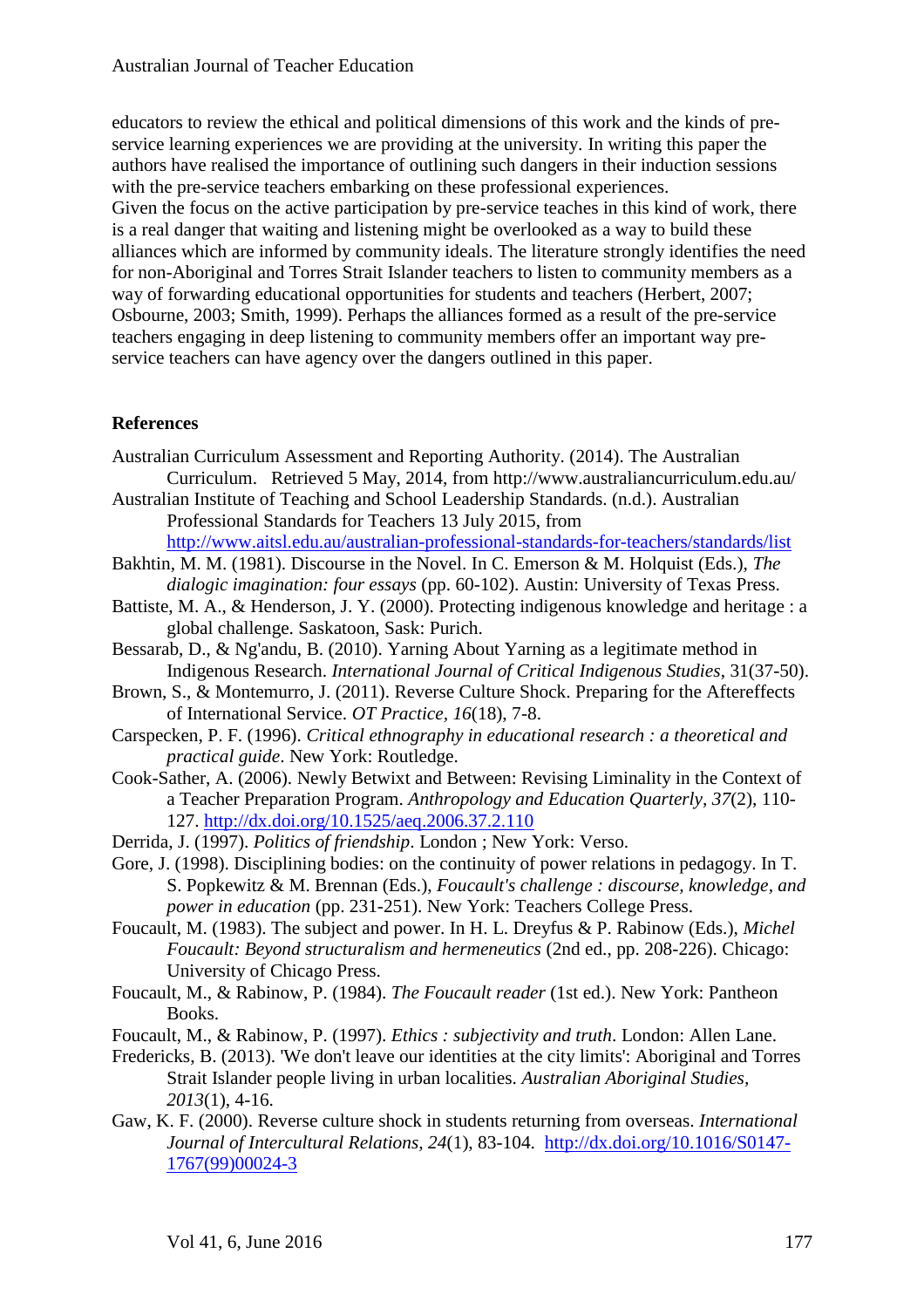- Giroux, H. A. (2003). Public Pedagogy and the Politics of Resistance: Notes on a critical theory of educational struggle. *Educational Philosophy & Theory, 35*(1), 5. <http://dx.doi.org/10.1111/1469-5812.00002>
- Gorringe, S. (2011). Honouring our Strengths: Moving forward. *Education in Rural Australia, 21*(1), 21-37.
- Gorringe, S., Ross, J., & Fforde, C. (2011). Will the real Aborigine please stand up? Strategies for breaking the stereotypes and changing the conversation. Canberra, ACT: Australian Institute of Aboriginal and Torres Strait Islander Studies (AIATSIS).
- Gruenewald, D. A. (2008). The best of both worlds: a critical pedagogy of place. *Environmental Education Research, 14*(3), 308-324. doi: 10.1080/13504620802193572
- Herbert, J. (2000). Getting to the heart of the matter: The importance of the Aboriginal community voice in education. *Queensland Journal of Educational Research, 16*(2), 130-146.
- Herbert, J. (2007). Partnerships, pathways and policies: Improving indigenous education outcomes. *Ngoonjook,* 31, 45-57.
- Hook, G. (2012). Towards a Decolonising Pedagogy: Understanding Australian Indigenous Studies through Critical Whiteness Theory and Film Pedagogy. *The Australian Journal of Indigenous Education, 41*(2), 110-119. <http://dx.doi.org/10.1017/jie.2012.27>
- Jay, J., Moss, L., & Cherednichenko, B. (2009). The Aboriginal practical experience and its impact on pre-service teachers' decisions about living and working in remote Indigenous communities in Australia. *Education in Rural Australia*, 19(3), 35-43.
- Kendall, F. E. (2013). *Understanding white privilege creating pathways to authentic relationships across race* (2nd ed ed.). New York: Routledge.
- Knell, M. (2006). *Burn-Up of Splash Down: Surviving the Culture Shock of Literacy Re-Entry*. Colorado Springs, CO: Biblica.
- Luke, A. (2009). On Indigenous education. *Teaching Education, 20*(1), 1-5. <http://dx.doi.org/10.1080/10476210902724011>
- Marika-Mununggiritj, R. (1999). The 1998 Wentworth Lecture. *Australian Aboriginal Studies (Canberra)*(1), 3-9.
- Martin, K. (2008). *Please knock befor you enter: Aboriginal regulation of Outsiders and the implications for researchers*. Tenneriffe, Brisbane: Postpressed.
- McCombe, M. D., & Foster, G. M. (1974). Obituary: Kalervo Oberg 1901-1973. *American Anthropologist, 76*(2), 357-360.<http://dx.doi.org/10.1525/aa.1974.76.2.02a00270>
- McLaughlin, J., & Whatman, S. (2011). The potential of critical race theory in decolonizing university curricula. *Asia Pacific Journal of Education, 31*(4), 365-377. <http://dx.doi.org/10.1080/02188791.2011.621243>
- Moreton-Robinson, A. (2006). Towards a new research agenda? " Foucaultm, whiteness and indigenous sovereignty. *Journal of Sociology, 42*(4), 383-395. <http://dx.doi.org/10.1177/1440783306069995>
- Nakata, M. (2007a). The Cultural Interface. *The Australian Journal of Indigenous Education, 36*(Supplementary), 7-14.
- Nakata, M. (2007b). *Disciplining the savages, savaging the disciplines*. Canberra, A.C.T.: Aboriginal Studies Press.
- Nakata, M. N., Nakata, V., Keech, S., & Bolt, R. (2012). Decolonial goals and pedagogies for Indigenous studies. *Decolonization: Indigeneity, Education and Society, 1*(1), 120- 140.